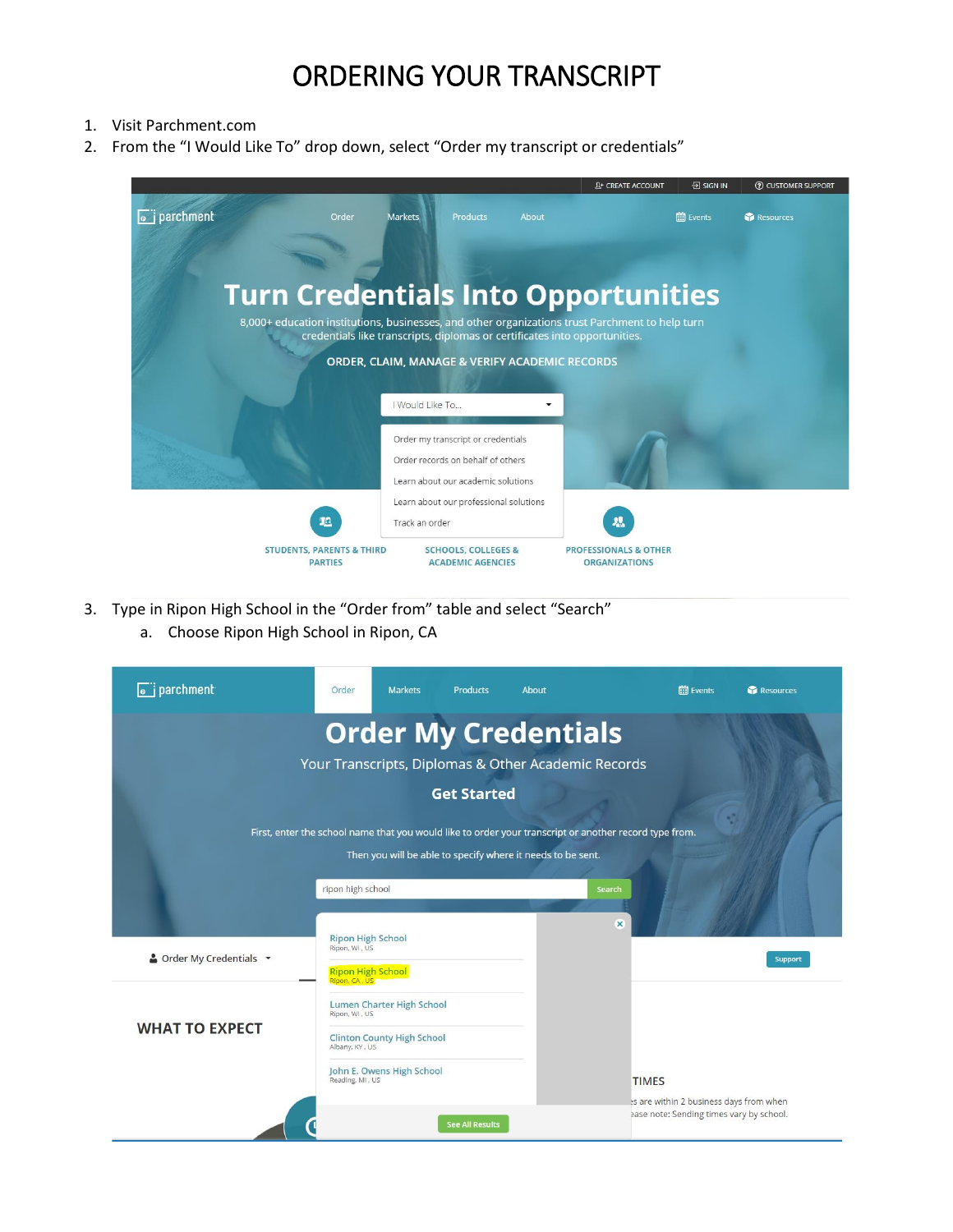4. If you haven't already created an account select "New Learner Account", and "I do not have a registration code"



- $\bigcirc$  I have a registration code
- 5. Fill out your personal information and select "Sign Up". Use your *personal* email (not school email).

| First Name                                                                                              | Middle Name                              | Last Name                        |  |
|---------------------------------------------------------------------------------------------------------|------------------------------------------|----------------------------------|--|
| John                                                                                                    |                                          | <b>Brown</b>                     |  |
| O I would like to add a maiden name or variation to help match the credential I'm ordering              |                                          |                                  |  |
| I am a parent / legal guardian                                                                          |                                          |                                  |  |
| Date of Birth                                                                                           | Gender (Optional)                        | Start Year<br>Last Year Attended |  |
| $\boldsymbol{\mathrm{v}}$<br>1936<br>1<br>v<br><b>January</b>                                           | Male<br>v                                | 1950<br>v<br>1954<br>v           |  |
| Highest Level of Education                                                                              |                                          |                                  |  |
| 12th Grade                                                                                              | v                                        |                                  |  |
| Email                                                                                                   | Password (Must be at least 7 Characters) | Re-type Password                 |  |
| jbrown@riponusd.net                                                                                     |                                          |                                  |  |
| I am interested in colleges and scholarship programs discovering me through Parchment<br>۷<br><b>No</b> |                                          |                                  |  |
| By signing up you agree to the Parchment terms of use and privacy policy.<br>Already have an account?   |                                          | <b>SIGN UP</b>                   |  |

6. Enter the verification code that was emailed to you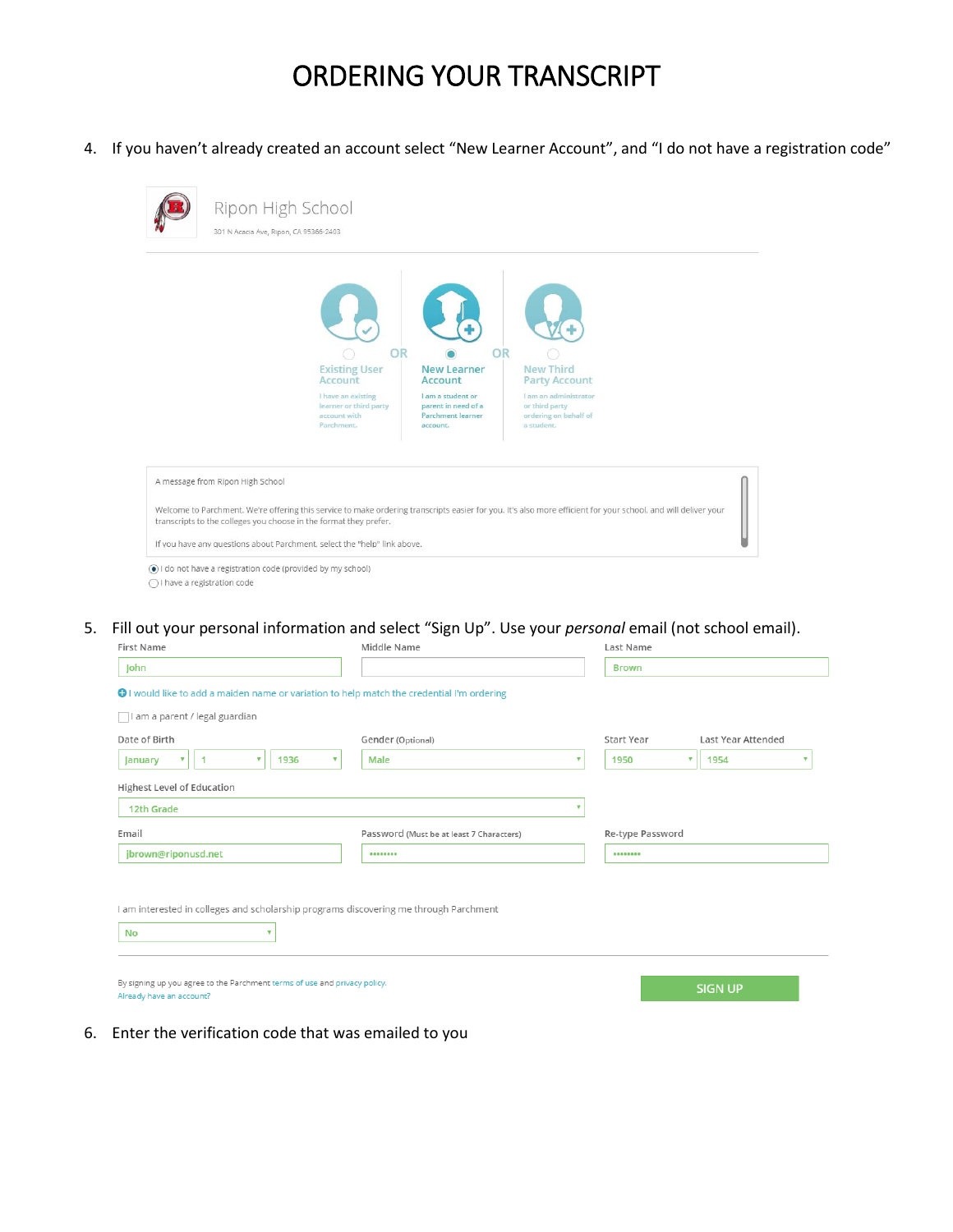#### 7. Click the + sign



8. In the search tab write "Ripon High School" and Add Ripon High School in Ripon, CA

| $\overline{\bullet}$ j parchment                                                                                                                                    |               | <b>DASHBOARD</b>   | <b>ORDERS</b> | <b>PROFILE</b> | ℯ |
|---------------------------------------------------------------------------------------------------------------------------------------------------------------------|---------------|--------------------|---------------|----------------|---|
| 2. Enrollment Info<br>1. Search                                                                                                                                     |               |                    |               |                |   |
| Add Your School or Organization<br>Run a search below to add the school you attended to your account. After adding your school, you can begin ordering transcripts. |               |                    |               |                |   |
| <b>Ripon High School</b>                                                                                                                                            |               |                    | Search        |                |   |
|                                                                                                                                                                     |               | Advanced Search    |               |                |   |
| School/Organization                                                                                                                                                 | Location      | <b>Type</b>        |               |                |   |
| <b>Ripon High School</b>                                                                                                                                            | Ripon, WI, US | <b>High School</b> |               | <b>ADD</b>     |   |
| <b>Ripon High School</b>                                                                                                                                            | Ripon, CA, US | <b>High School</b> |               | <b>ADD</b>     |   |

- 9. Fill out the requested information, read the FERPA Privacy Rights, and select "CONSENT AND REQUEST" at the bottom of the page
- 10. Select "Order"

| Ripon High School<br>Ripon, CA                                                          |  |  |
|-----------------------------------------------------------------------------------------|--|--|
| <b>卷</b> Enrollment Info                                                                |  |  |
| You can now get your credentials! Here is what is waiting for you at this organization. |  |  |
| <b>Order Your</b><br>Transcript                                                         |  |  |
| Default Initial icon                                                                    |  |  |
| Order                                                                                   |  |  |